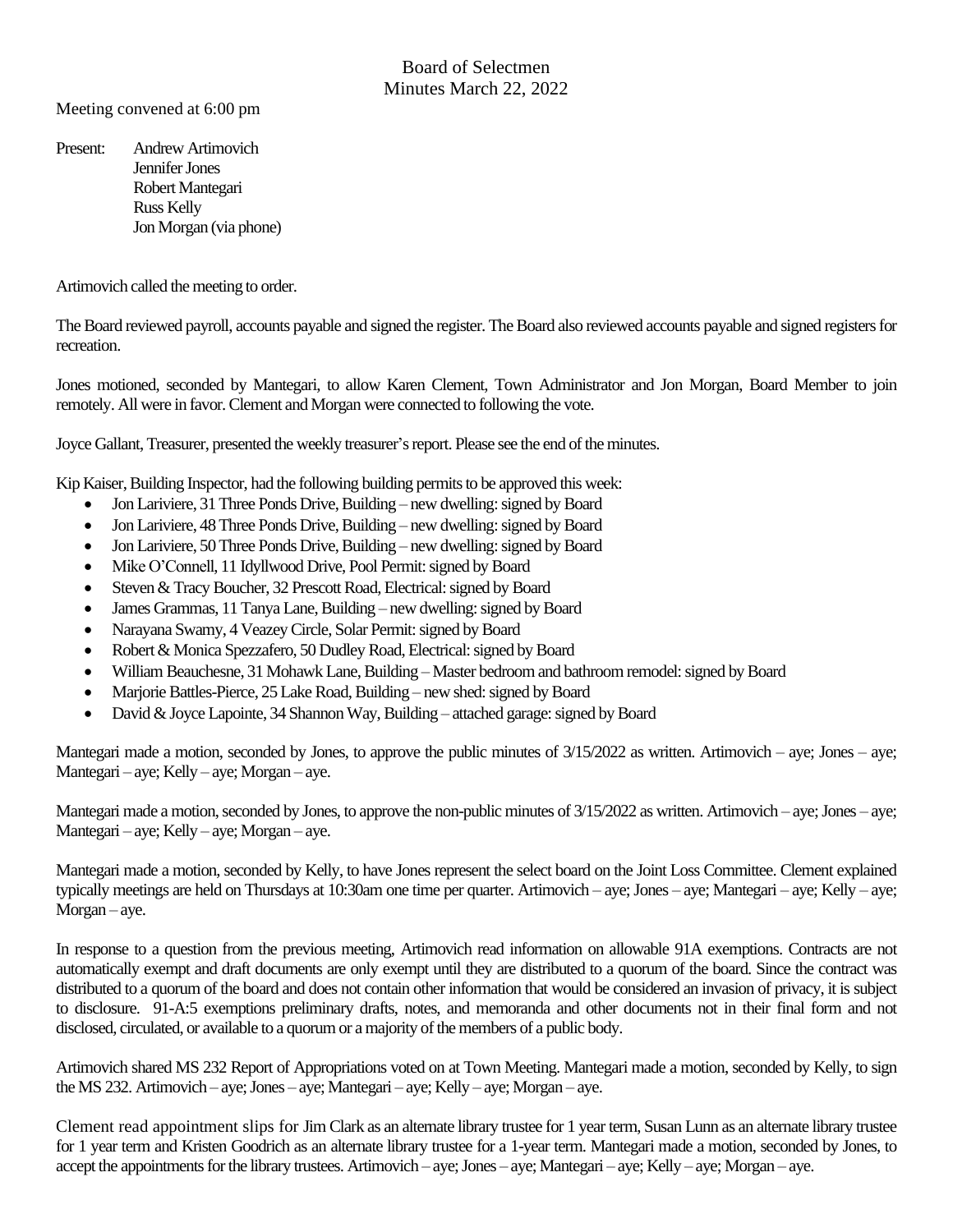Clement read the appointment slips for Wayne Almon as alternate cemetery trustee for 1 year term and James Hajjar as alternate cemetery trustee for 1 year term. Mantegari made a motion, seconded by Jones, to accept the appointments for the cemetery trustees. Artimovich – aye; Jones – aye; Mantegari – aye; Kelly – aye; Morgan – aye.

Clement read the appointment slip for Mark Young as an alternate member of the conservation commission for a 3-year term. Mantegari made a motion, seconded by Jones, to accept the appointment for the conservation commission. Artimovich – aye; Jones – aye; Mantegari – aye; Kelly – aye; Morgan – aye.

Clement read the appointment slip for Russ Kelly as Board of Adjustment representative for a 1-year term. Mantegari made a motion, seconded by Jones, to accept the appointment for the ZBA representative. Artimovich – aye; Jones – aye; Mantegari – aye; Kelly – abstain; Morgan – aye.

Artimovich asked Clement about the DRA 2019 Assessment Review that was received.Clement responded that Jim Michaud, Town's Contracted Assessor, will be drafting a response.

Mantegari asked Clement if the February check issued to the Brentwood Newsletter was returned. Clement responded it had not yet returned to the town office. Mantegari asked Robin Wrighton, Brentwood Newsletter editor, if the check had made it to her yet. Wrighton responded that it had not. Mantegari made a motion, seconded by Jones, to stop payment on the check in question. Artimovich – aye; Jones – aye; Mantegari – aye; Kelly – aye; Morgan – aye.

Artimovich explained that he and Kelly met with the newsletter team on Saturday. As a result, the board would be going into non-public to discuss what happened at that meeting. Following non-public, the meeting will return to public.

Letty Bedard, Middle Road, asked where she could get statistics on housing percentages between age restricted and non-age restricted, as well as fire department calls to different types of housing. Artimovich responded the Fire Department would have information on the calls and the planning board would have housing statistics.

At 6:30pm, Mantegari made a motion to enter non-public meeting for legal. The motion was seconded by Jones. Artimovich – aye; Jones – aye; Mantegari – aye; Kelly – aye; Morgan – aye.

At 8: 18pm Mantegari motioned to come out of nonpublic and seal the minutes from the non-public meeting. Jones seconded the motion. Artimovich – aye; Jones – aye; Mantegari – aye; Kelly – aye; Morgan – aye.

Artimovich explained the board and newsletter are going to continue to negotiate. Artimovich made a motion to reissue the check for the February issue. The motion was seconded by Mantegari. Morgan stated he did not think it was appropriate at this time. Jones asked if it was to provide funds for an upcoming edition. Artimovich responded yes. Artimovich – aye; Jones – aye; Mantegari – aye; Kelly – aye; Morgan – nay. Motion carries 4-1. Artimovich asked Clement to reach out to the Treasurer to have her sign this specific check ahead of the typical AP run.

Jim Johnson, Shannon Way, stated that a warrant article was voted on. He pointed out that it was not a contract that was voted on. Artimovich responded that according to legal opinion, the board has discretion on how to spend the money to the newsletter and how it gets issued. This legal advice is what is being used to base the continued negotiations on. Johnson went on to question if the board realizes they can be removed from office for violating their oath. Jones responded municipal regulationsis that the only binding warrant article is that if you reduce the finding of something down to zero. That would bind the selectboard's hands. Jones went on to state that legal counsel has explained that any warrant article that passes, that it is up to the selectboard on when/how/howmuch is used.

Kim Leo, Lebreux Street, stated there are no vendors that have a contract with the town.

Ward Byrne, Rowell Road, asked if the town has any contracts with vendors. Artimovich responded the town has contracts with many vendors. Mantegari replied there are services contracted with the town including lawn services, Block5 (IT), internet.

Melissa Litchfield, Eleanor's Way, asked for clarification on operating budget and warrant article. Mantegari responded they are separate. He went on to explain funding of a warrant article can only be spent for what it was voted on. The money voted on for the "Brentwood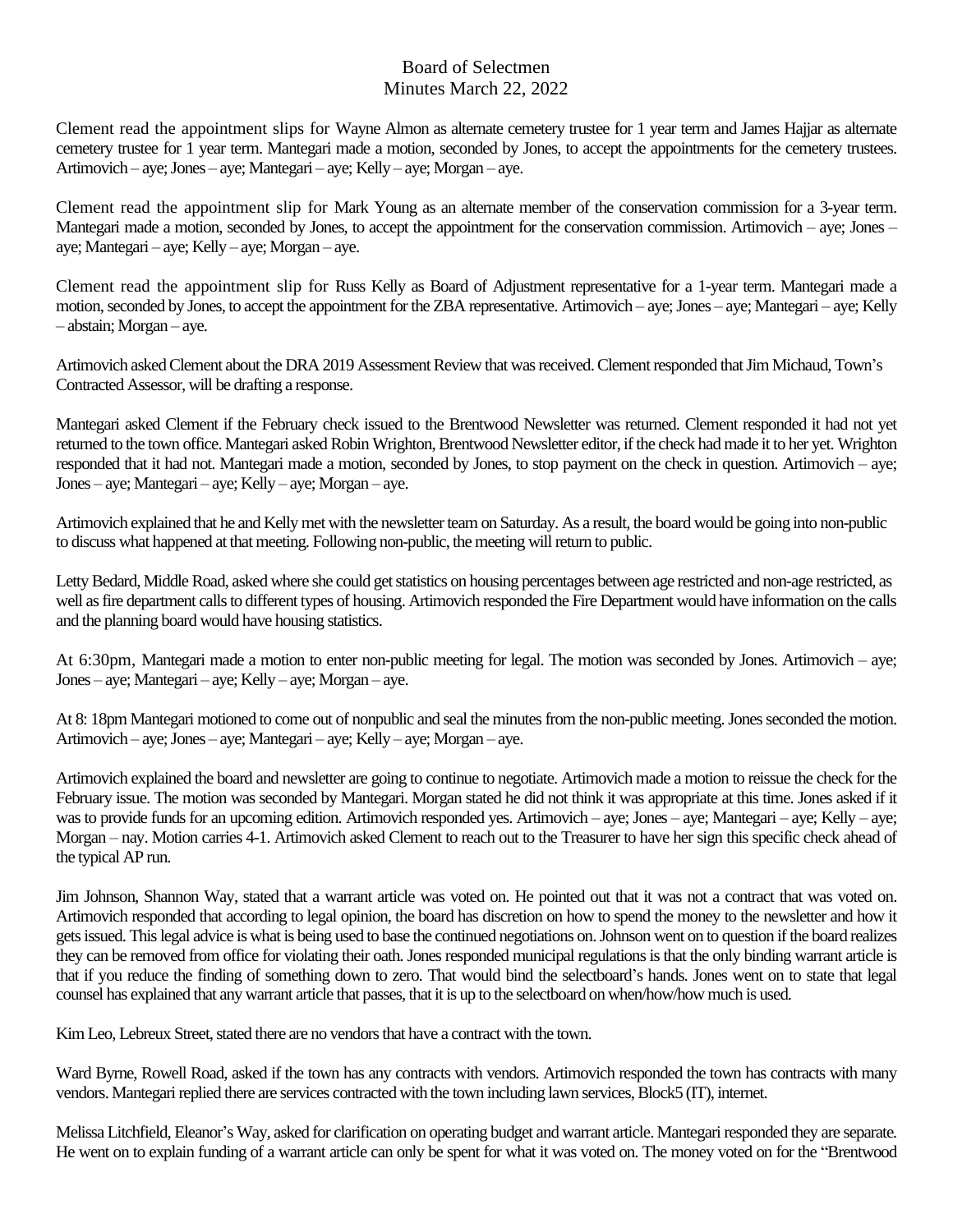Newsletter" can only be spent on the newsletter. Mantegari also stated that according to legal counsel, it is up to the board on how they disperse funds. He explained it could be released all at once or in stages. It is up to the board's discretion. Jones added it cannot be used for another use. Litchfield asked if the money must be used. Artimovich responded according to legal, it does not have to be used. If the full amount is not spent, it would return to the general fund.

Rebecca Dunham, Block Drive, asked if there is a particular point of contention as to why the board does not want to disperse the full amount. Mantegari responded the board is still in the process of working out a memo of understanding with the newsletter. It is his hope that the payment being issued will allow the Newsletter to move forward with an April issue and over the next week work through the issues. Artimovich responded most of the answer to that question was discussed in non-public session. He continued by restating that the financial frugality of the newsletter is not in question. Personally speaking, Artimovich stated he would like to see an agreement between the newsletter and the town. He feels that the majority of people who spoke in May voiced that same idea. Artimovich went on to say the town is divided and the board hopes to bridge the divide by coming to an agreement with a memorandum of understanding. Dunham asked permission to read two (2) excerpts from past Brentwood newsletters. The first passage was from April 1977 and the other being from a 1978 edition.

Bill Dunham, Block Drive, stated his thoughts on a divided community.

Jim Johnson, Shannon Way, requested the citations of warrant article appropriations. Clement responded it was RSA 32. Artimovich responded it was also legal counsel opinion.

Lois DeYoung, Crawley Falls, stated the newsletter has been around for 45 years and she believes the town needs it.

Ward Byrne, Rowell Road, requested the board remove Jon Morgan from any decision making on the newsletter. Artimovich responded the board cannot do that. Morgan has no financial gain or loss from the decisions around the newsletter and he is only 1/5 of the voting party. Mantegari responded Morgan has no conflict of interest.

Michelle Siudet, Middle Road, shared her thoughts on the division in the town.

Artimovich asked the board if anyone else had anything else to say before going into non-public again. Jones stated she wanted to say one thing in defense of Jon Morgan. She stated that in the last meeting Morgan explained he wanted to see a good faith effort to come to an agreement. Jones shared that is how the whole board wants to move forward.

At 8:36 pm Mantegari made a motion, 2nd by Kelly to go in to non-public for legal. Mantegari - aye, Morgan – aye, Kelly -aye, Jones aye, and Artimovich – aye. The motion carries.

At 8:49 pm a motion was made by Mantegari, 2nd by Morgan to come out of nonpublic session and seal the minutes. Mantegari - aye, Morgan – aye, Kelly -aye, Jones -aye, and Artimovich – aye. The motion carries.

At 8:49 pm Mantegari made a motion to adjourn. Kelly seconded the motion. Artimovich – aye; Jones – aye; Mantegari – aye; Kelly – aye; Morgan – aye.

Respectfully submitted,

Tamera Peek